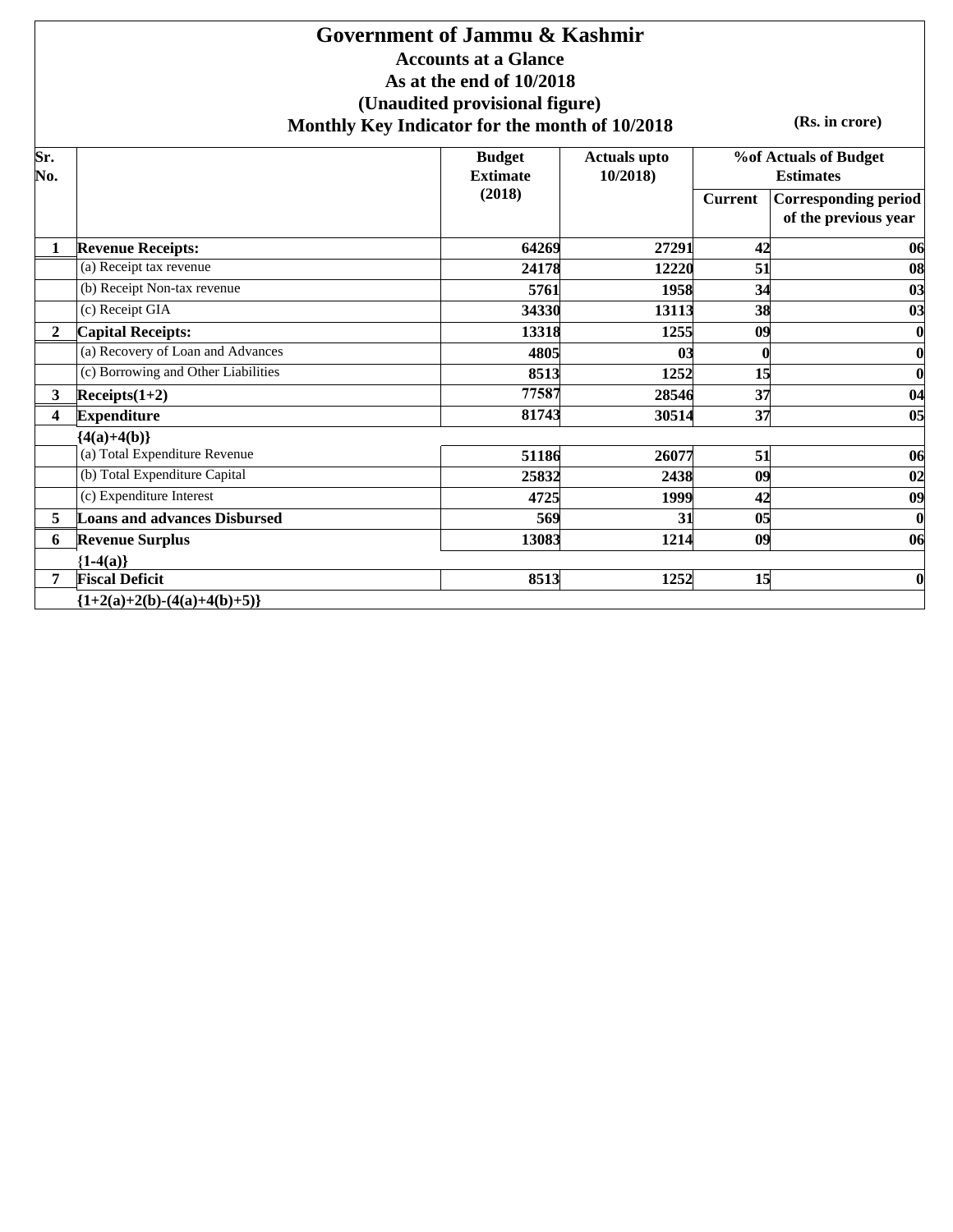|                 |                                            | <b>Monthly Trend</b><br>(Format of Progressive Figures) |                |                    |
|-----------------|--------------------------------------------|---------------------------------------------------------|----------------|--------------------|
|                 |                                            |                                                         |                | (Rs. in crore)     |
|                 |                                            | <b>Receipt tax revenue</b>                              |                |                    |
| <b>Month</b>    | 2018-19                                    |                                                         | 2017-18        |                    |
|                 | Monthly $(\#)$                             | Progressive(#)                                          | <b>Monthly</b> | <b>Progressive</b> |
| <b>April</b>    | 1727                                       | 1727                                                    | 1157           | 1157               |
| May             | 1703                                       | 3430                                                    | 1277           | 2434               |
| June            | 1537                                       | 4967                                                    | 1224           | 3658               |
| July            | 2075                                       | 7041                                                    | 2822           | 6480               |
| <b>Aguest</b>   | 1768                                       | 8809                                                    | 1366           | 7846               |
| September       | 1777                                       | 10586                                                   | 1597           | 9444               |
| October         | 1634                                       | 12220                                                   | 2038           | 11482              |
| <b>November</b> |                                            |                                                         | 1894           | 13376              |
| <b>December</b> |                                            |                                                         | 1569           | 14945              |
| <b>January</b>  |                                            |                                                         | 1728           | 16673              |
| February        |                                            |                                                         | 1757           | 18430              |
| <b>March</b>    |                                            |                                                         | 3647           | 22077              |
|                 | (#)All figures rounded to nearest of Crore |                                                         |                |                    |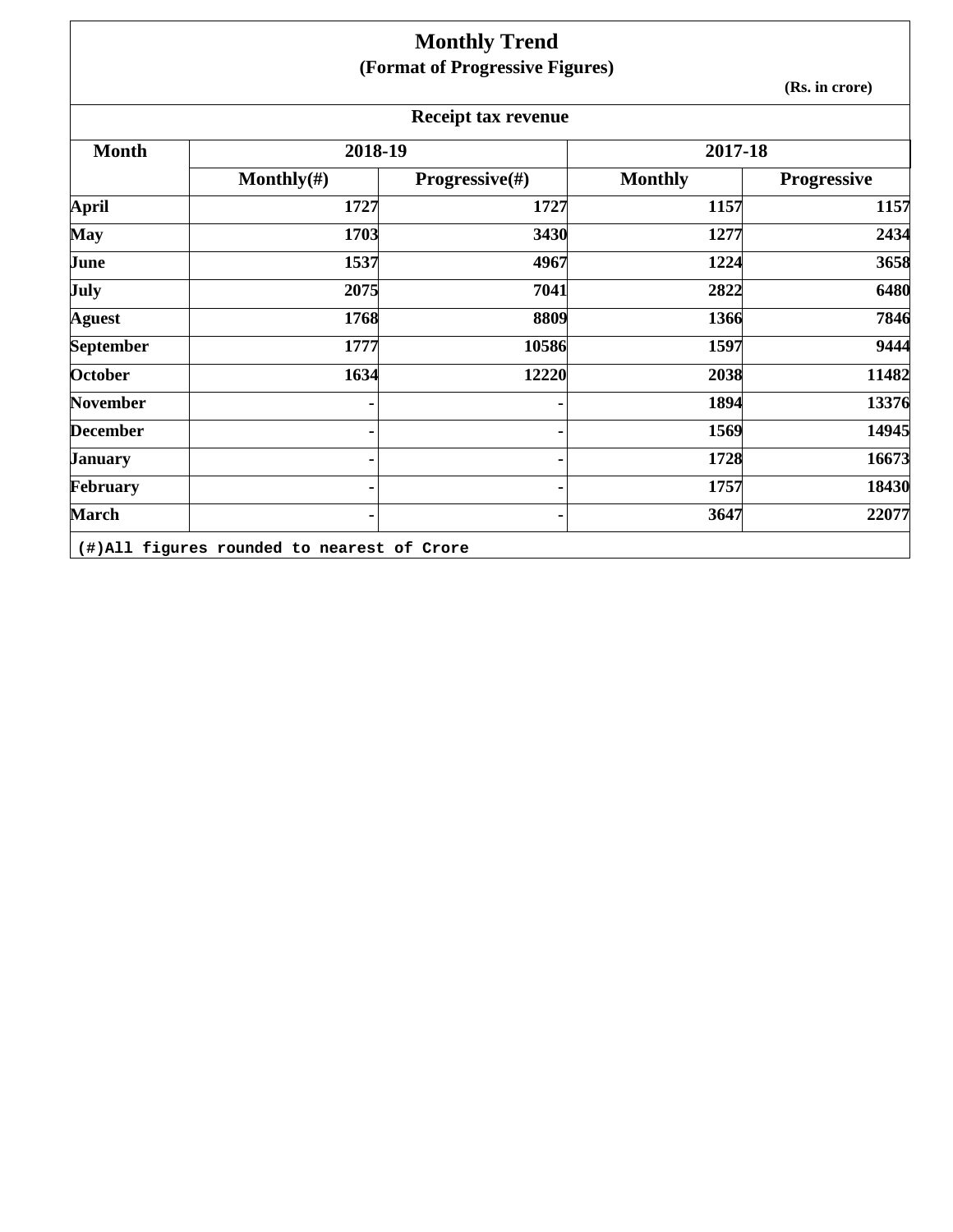|                 |                                            | <b>Monthly Trend</b><br>(Format of Progressive Figures) |                |                    |
|-----------------|--------------------------------------------|---------------------------------------------------------|----------------|--------------------|
|                 |                                            |                                                         |                | (Rs. in crore)     |
|                 |                                            | <b>Receipt Non-tax revenue</b>                          |                |                    |
| <b>Month</b>    | 2018-19                                    |                                                         | 2017-18        |                    |
|                 | Monthly $(\#)$                             | Progressive(#)                                          | <b>Monthly</b> | <b>Progressive</b> |
| April           | 206                                        | 206                                                     | 352            | 352                |
| <b>May</b>      | 240                                        | 446                                                     | 367            | 719                |
| June            | 354                                        | 800                                                     | 258            | 976                |
| <b>July</b>     | 283                                        | 1083                                                    | 336            | 1312               |
| <b>Aguest</b>   | 234                                        | 1317                                                    | 283            | 1595               |
| September       | 408                                        | 1724                                                    | 276            | 1871               |
| <b>October</b>  | 234                                        | 1958                                                    | 197            | 2068               |
| <b>November</b> |                                            |                                                         | 942            | 3010               |
| <b>December</b> |                                            |                                                         | 299            | 3309               |
| <b>January</b>  |                                            |                                                         | 223            | 3533               |
| February        |                                            |                                                         | 222            | 3755               |
| <b>March</b>    |                                            |                                                         | 729            | 4484               |
|                 | (#)All figures rounded to nearest of Crore |                                                         |                |                    |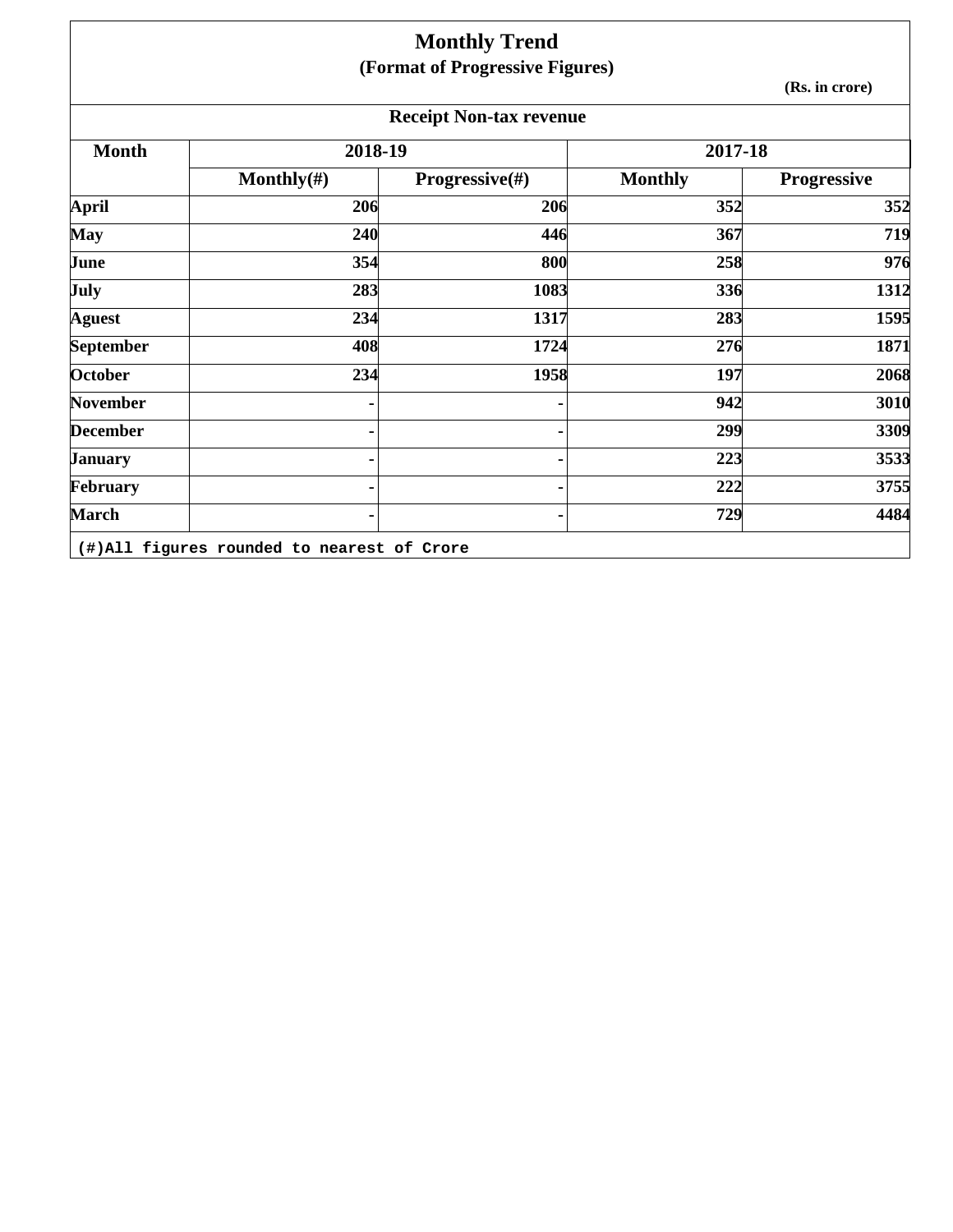|                 |                | <b>Monthly Trend</b>            |                |                    |
|-----------------|----------------|---------------------------------|----------------|--------------------|
|                 |                | (Format of Progressive Figures) |                |                    |
|                 |                |                                 |                | (Rs. in crore)     |
|                 |                | <b>Receipt GIA</b>              |                |                    |
| <b>Month</b>    | 2018-19        |                                 | 2017-18        |                    |
|                 | Monthly $(\#)$ | <b>Progressive</b> $(\#)$       | <b>Monthly</b> | <b>Progressive</b> |
| <b>April</b>    | 1318           | 1318                            | 200            | 200                |
| <b>May</b>      | 1851           | 3168                            | 2151           | 2351               |
| June            | 1815           | 4983                            | 1988           | 4339               |
| July            | 2567           | 7550                            | 3674           | 8013               |
| <b>Aguest</b>   | 1646           | 9197                            | 1212           | 9225               |
| September       | 2736           | 11932                           | 1781           | 11006              |
| October         | 1180           | 13113                           | 1184           | 12190              |
| <b>November</b> |                |                                 | 1639           | 13829              |
| <b>December</b> |                |                                 | 1728           | 15557              |
| <b>January</b>  |                |                                 | 1102           | 16660              |
| February        |                |                                 | 2423           | 19083              |
| <b>March</b>    |                |                                 | 2878           | 21961              |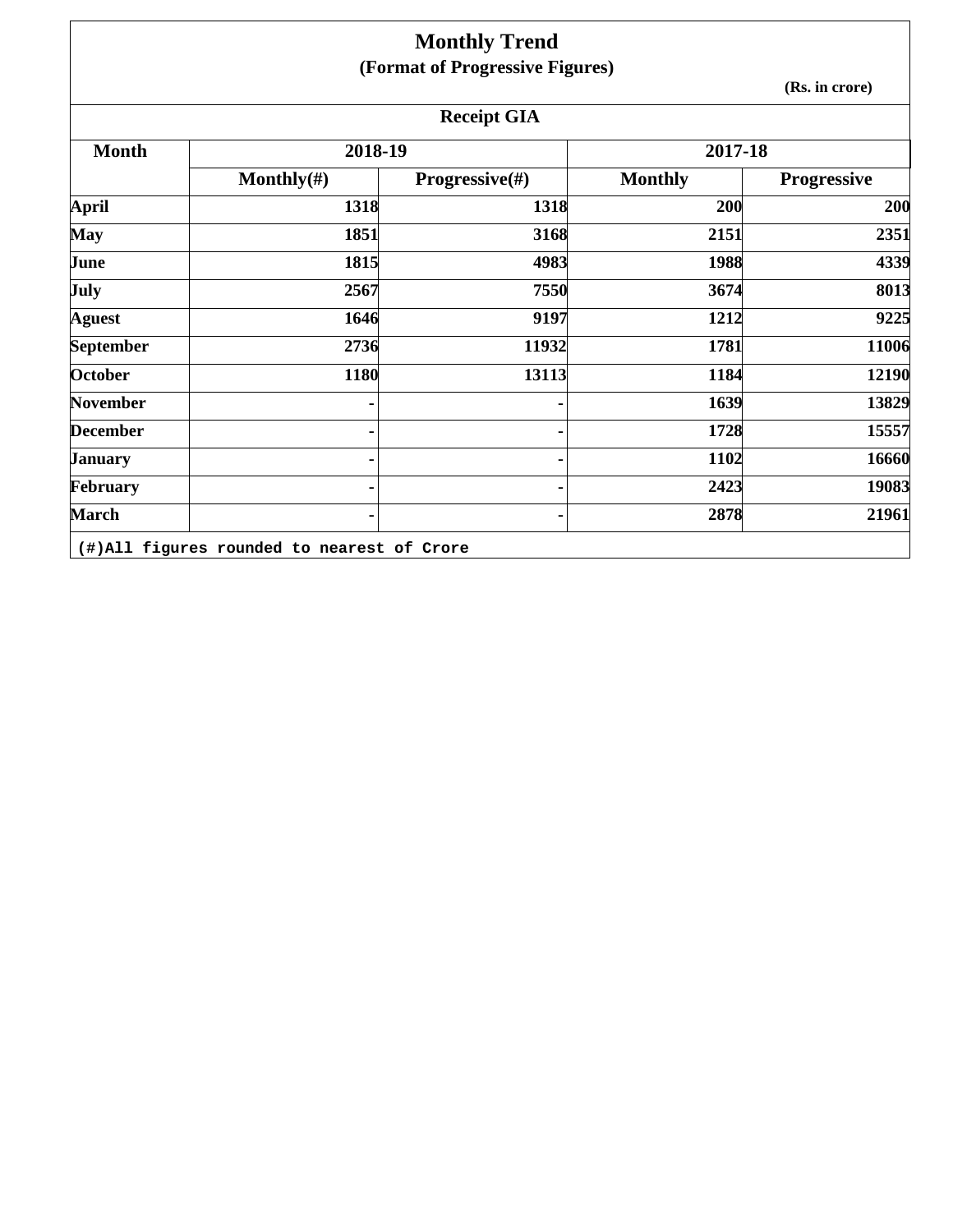|                 |                | <b>Monthly Trend</b><br>(Format of Progressive Figures) |                |                    |
|-----------------|----------------|---------------------------------------------------------|----------------|--------------------|
|                 |                |                                                         |                | (Rs. in crore)     |
|                 |                | <b>Recovery of Loan and Advances</b>                    |                |                    |
| <b>Month</b>    | 2018-19        |                                                         | 2017-18        |                    |
|                 | Monthly $(\#)$ | Progressive(#)                                          | <b>Monthly</b> | <b>Progressive</b> |
| April           |                |                                                         |                |                    |
| May             | 01             | 02                                                      |                |                    |
| June            |                | 02                                                      |                |                    |
| July            |                | 02                                                      |                | 01                 |
| Aguest          |                | 02                                                      |                | 01                 |
| September       |                | 02                                                      |                | 01                 |
| <b>October</b>  |                | 03                                                      |                | 01                 |
| <b>November</b> |                |                                                         |                | 01                 |
| <b>December</b> |                |                                                         |                | 01                 |
| January         |                |                                                         |                | 02                 |
| February        |                |                                                         | 02             | 04                 |
| <b>March</b>    |                |                                                         | 01             | 04                 |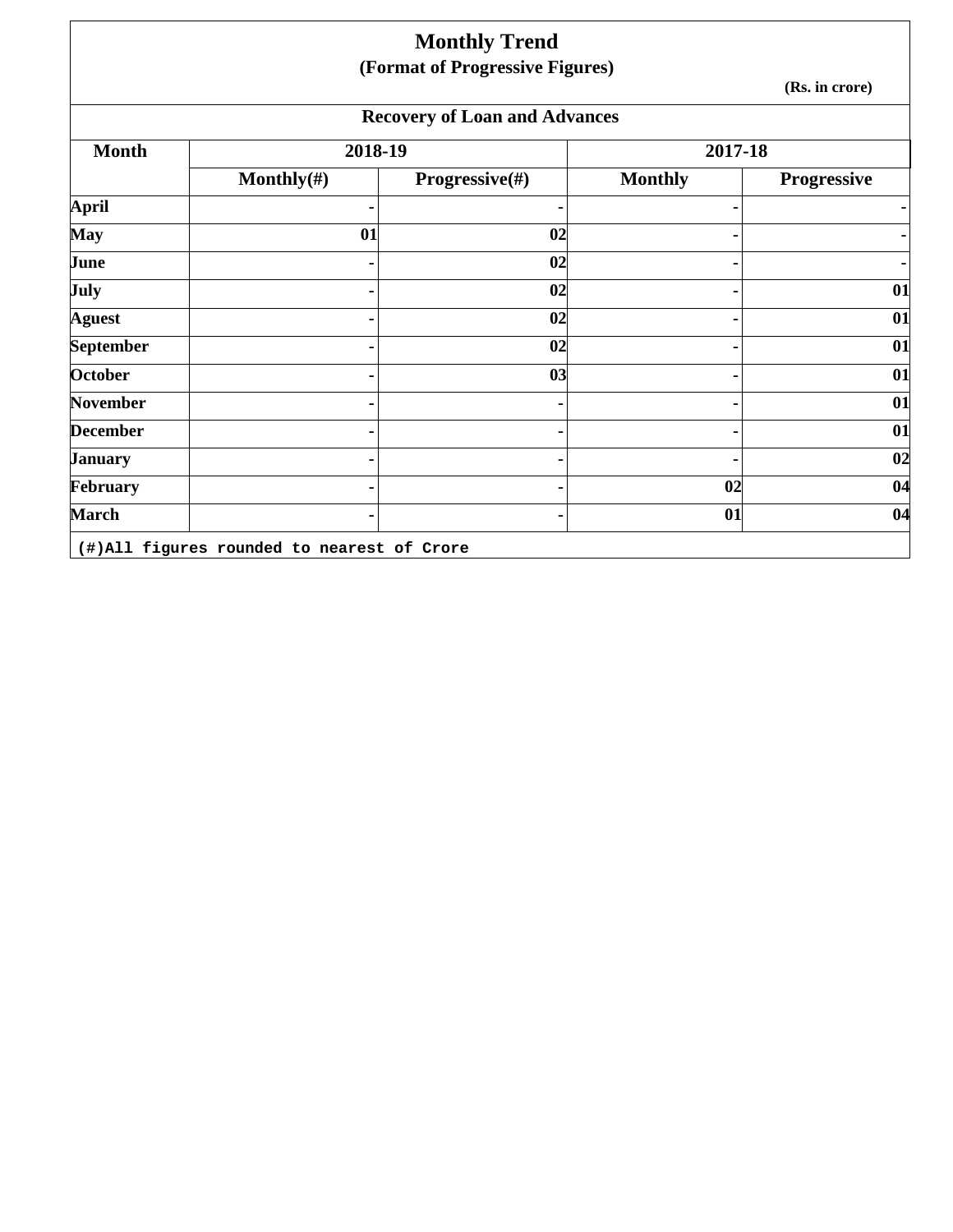## **Monthly Trend (Format of Progressive Figures)**

**(Rs. in crore)**

# **Borrowing and Other Liabilities**

| 2018-19        |                           | 2017-18        |                    |
|----------------|---------------------------|----------------|--------------------|
| Monthly $(\#)$ | <b>Progressive</b> $(\#)$ | <b>Monthly</b> | <b>Progressive</b> |
| $(-)292$       | $(-)292$                  | 443            | 443                |
| $(-)595$       | $(-)887$                  | 911            | 1354               |
| 784            | $(-)104$                  | 686            | 2040               |
| $(-)329$       | $(-)432$                  | $(-)3443$      | $(-)1403$          |
| 817            | 385                       | 2364           | 960                |
| $(-)555$       | $(-)169$                  | $(-)2009$      | $(-)1048$          |
| 1421           | 1252                      | $(-)38$        | $(-)1086$          |
| ۰              |                           | 866            | $(-)221$           |
|                |                           | $(-)568$       | $(-)789$           |
| ۰              |                           | 1174           | 385                |
| ۰              |                           | $(-)1189$      | $(-)804$           |
| ۰              |                           | 2423           | 1620               |
|                |                           |                |                    |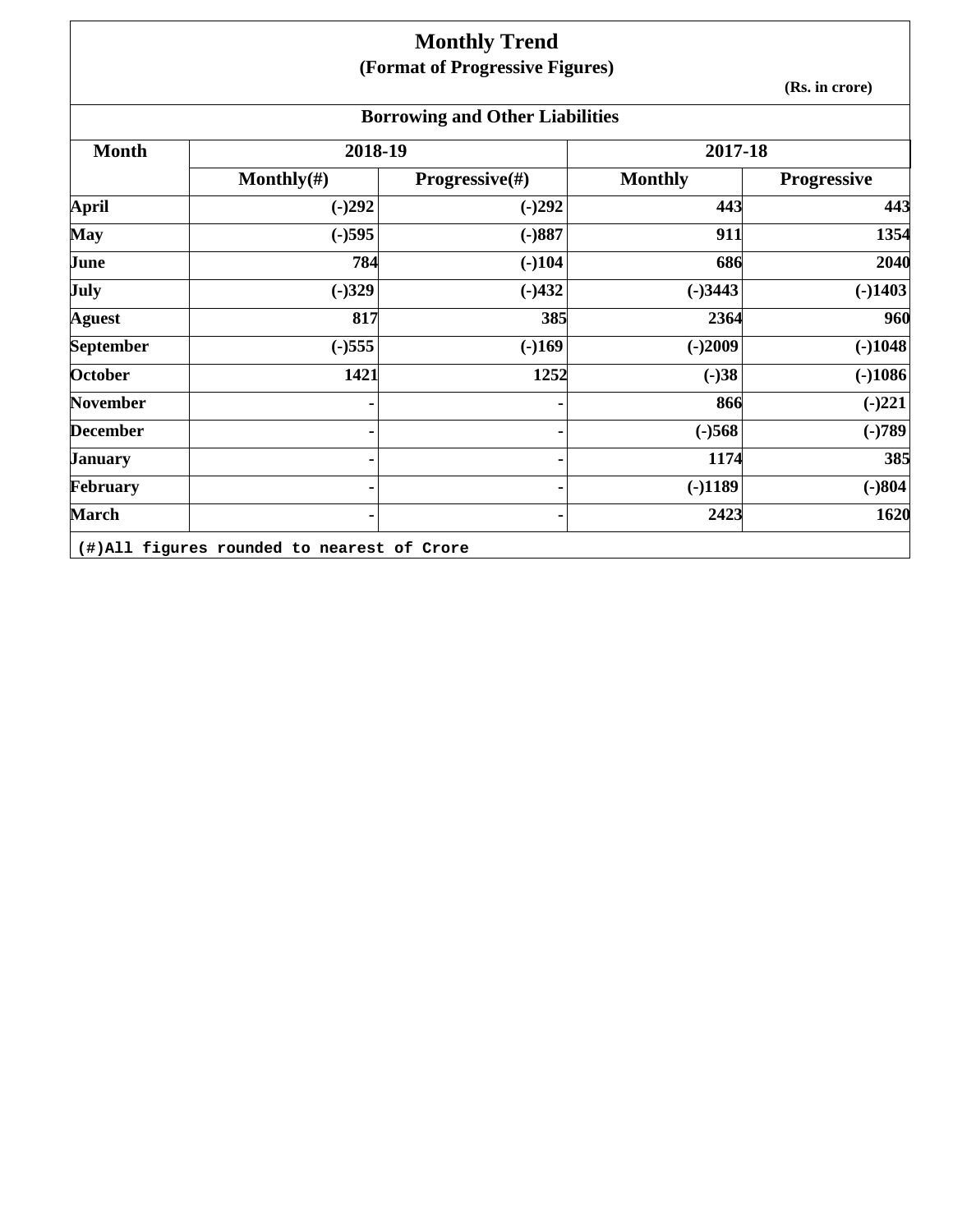|                  |                | <b>Monthly Trend</b>            |                |                    |
|------------------|----------------|---------------------------------|----------------|--------------------|
|                  |                | (Format of Progressive Figures) |                |                    |
|                  |                |                                 |                | (Rs. in crore)     |
|                  |                | <b>Total Receipt</b>            |                |                    |
| <b>Month</b>     | 2018-19        |                                 | 2017-18        |                    |
|                  | Monthly $(\#)$ | Progressive(#)                  | <b>Monthly</b> | <b>Progressive</b> |
| <b>April</b>     | 2959           | 2959                            | 2152           | 2152               |
| <b>May</b>       | 3200           | 6159                            | 4706           | 6858               |
| June             | 4490           | 10648                           | 4156           | 11013              |
| <b>July</b>      | 4596           | 15244                           | 3389           | 14403              |
| <b>Aguest</b>    | 4465           | 19710                           | 5225           | 19627              |
| <b>September</b> | 4366           | 24075                           | 1645           | 21274              |
| October          | 4469           | 28546                           | 3381           | 24655              |
| <b>November</b>  |                |                                 | 5341           | 29995              |
| <b>December</b>  |                |                                 | 3028           | 33023              |
| <b>January</b>   |                |                                 | 4227           | 37253              |
| February         |                |                                 | 3215           | 40468              |
| <b>March</b>     |                |                                 | 9678           | 50146              |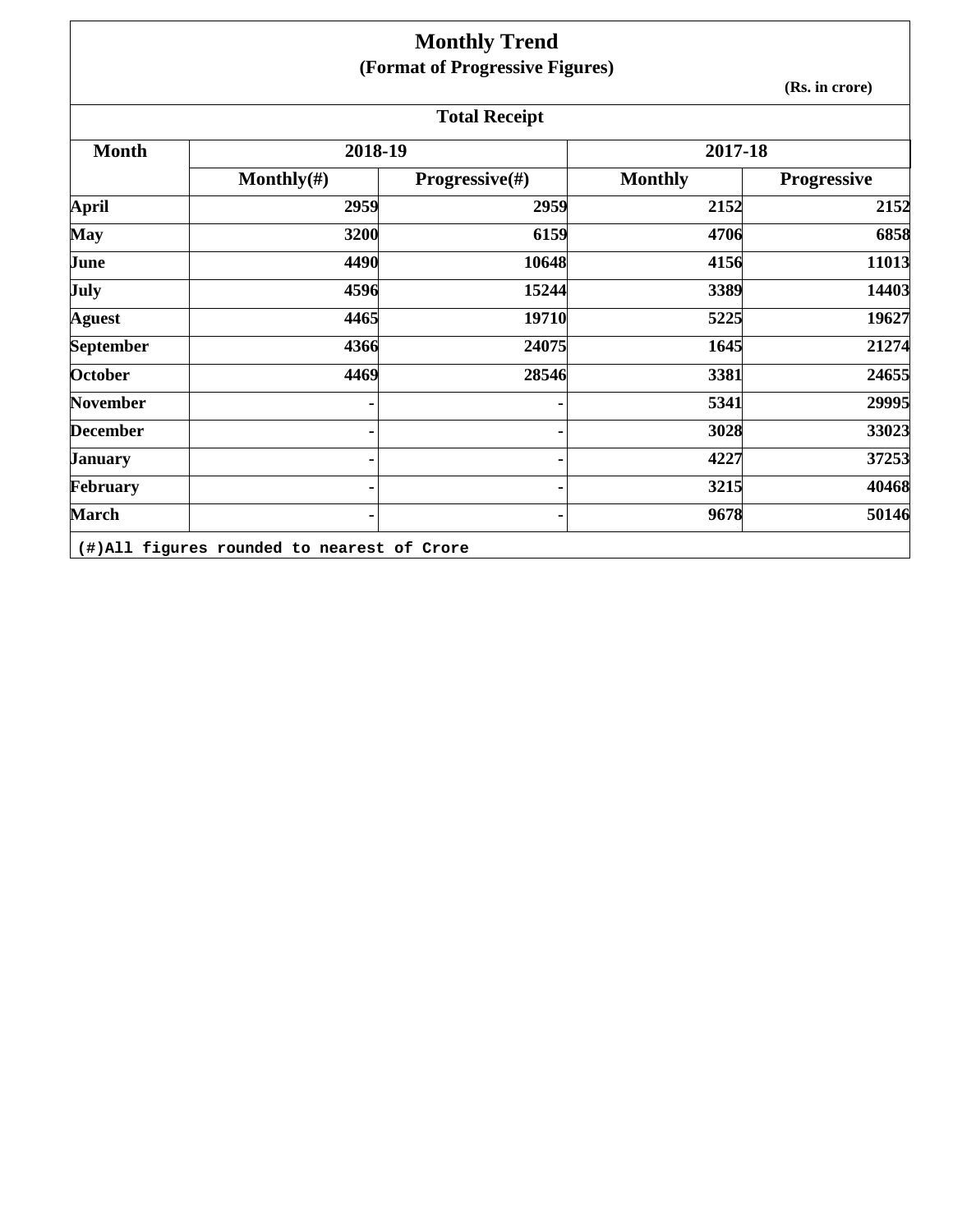## **Monthly Trend (Format of Progressive Figures)**

**(Rs. in crore)**

| <b>Total Expenditure Revenue</b> |                                            |                           |                |                    |  |  |  |
|----------------------------------|--------------------------------------------|---------------------------|----------------|--------------------|--|--|--|
| <b>Month</b>                     | 2018-19                                    |                           | 2017-18        |                    |  |  |  |
|                                  | Monthly $(\#)$                             | <b>Progressive</b> $(\#)$ | <b>Monthly</b> | <b>Progressive</b> |  |  |  |
| April                            | 2819                                       | 2819                      | 1972           | 1972               |  |  |  |
| <b>May</b>                       | 3165                                       | 5983                      | 4231           | 6203               |  |  |  |
| June                             | 4223                                       | 10206                     | 3661           | 9864               |  |  |  |
| <b>July</b>                      | 3974                                       | 14181                     | 2666           | 12530              |  |  |  |
| <b>Aguest</b>                    | 4096                                       | 18276                     | 4888           | 17418              |  |  |  |
| <b>September</b>                 | 3645                                       | 21921                     | 1388           | 18806              |  |  |  |
| <b>October</b>                   | 4156                                       | 26077                     | 2822           | 21629              |  |  |  |
| <b>November</b>                  |                                            |                           | 4664           | 26292              |  |  |  |
| <b>December</b>                  |                                            |                           | 2411           | 28703              |  |  |  |
| <b>January</b>                   |                                            |                           | 3065           | 31768              |  |  |  |
| February                         |                                            |                           | 2795           | 34563              |  |  |  |
| <b>March</b>                     |                                            |                           | 5431           | 39993              |  |  |  |
|                                  | (#)All figures rounded to nearest of Crore |                           |                |                    |  |  |  |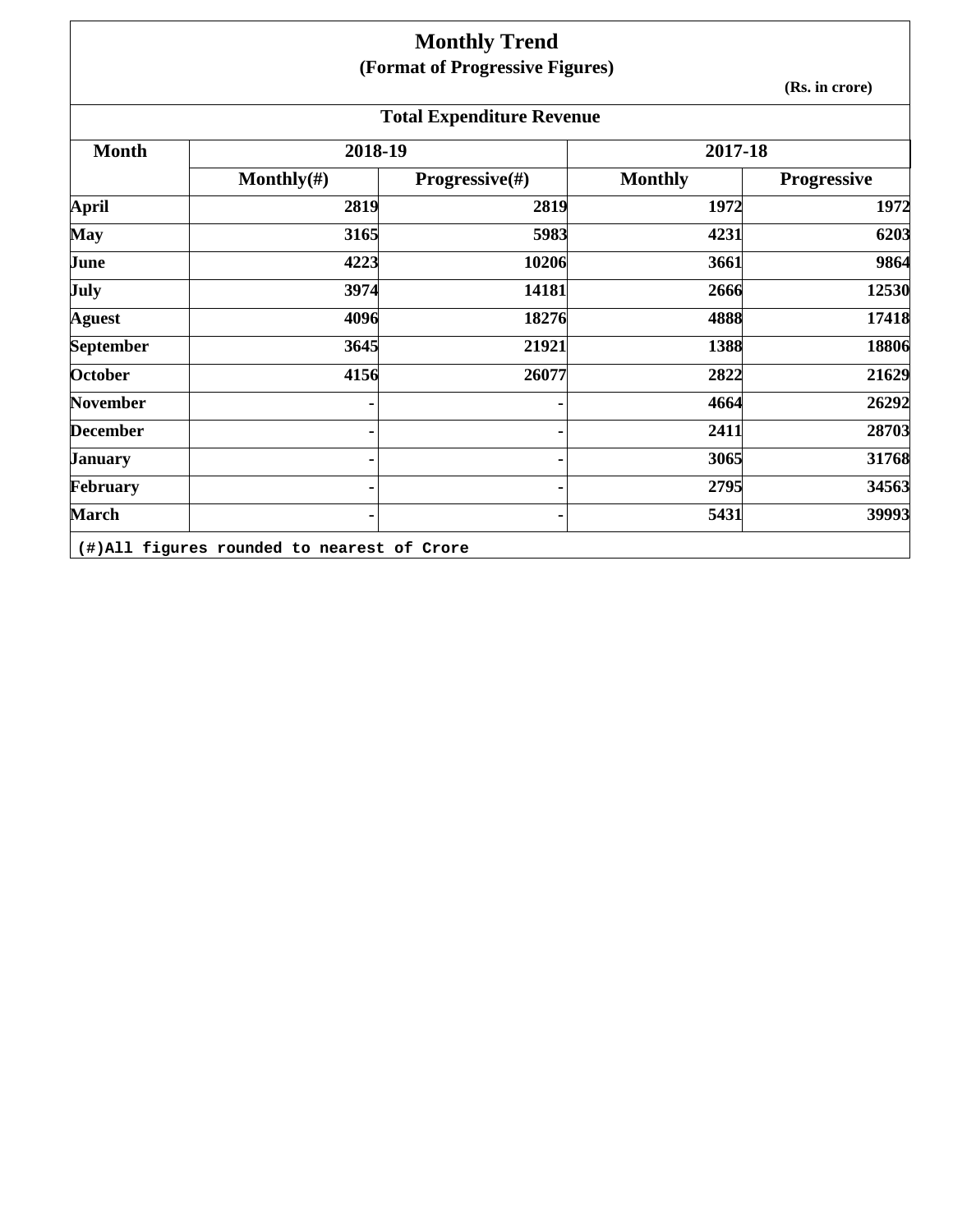|                  |                                            | <b>Monthly Trend</b>             |                |                    |
|------------------|--------------------------------------------|----------------------------------|----------------|--------------------|
|                  |                                            | (Format of Progressive Figures)  |                |                    |
|                  |                                            |                                  |                | (Rs. in crore)     |
|                  |                                            | <b>Total Expenditure Capital</b> |                |                    |
| <b>Month</b>     | 2018-19                                    |                                  | 2017-18        |                    |
|                  | Monthly $(\#)$                             | Progressive(#)                   | <b>Monthly</b> | <b>Progressive</b> |
| <b>April</b>     | 139                                        | 139                              | 180            | 180                |
| <b>May</b>       | 35                                         | 174                              | 475            | 655                |
| June             | 267                                        | 441                              | 495            | 1150               |
| <b>July</b>      | 607                                        | 1048                             | 722            | 1872               |
| <b>Aguest</b>    | 367                                        | 1415                             | 337            | 2210               |
| <b>September</b> | 712                                        | 2126                             | 258            | 2467               |
| <b>October</b>   | 312                                        | 2438                             | 560            | 3027               |
| <b>November</b>  |                                            |                                  | 677            | 3704               |
| <b>December</b>  |                                            |                                  | 617            | 4321               |
| <b>January</b>   |                                            |                                  | 1160           | 5481               |
| February         |                                            |                                  | 420            | 5901               |
| <b>March</b>     |                                            |                                  | 4227           | 10128              |
|                  | (#)All figures rounded to nearest of Crore |                                  |                |                    |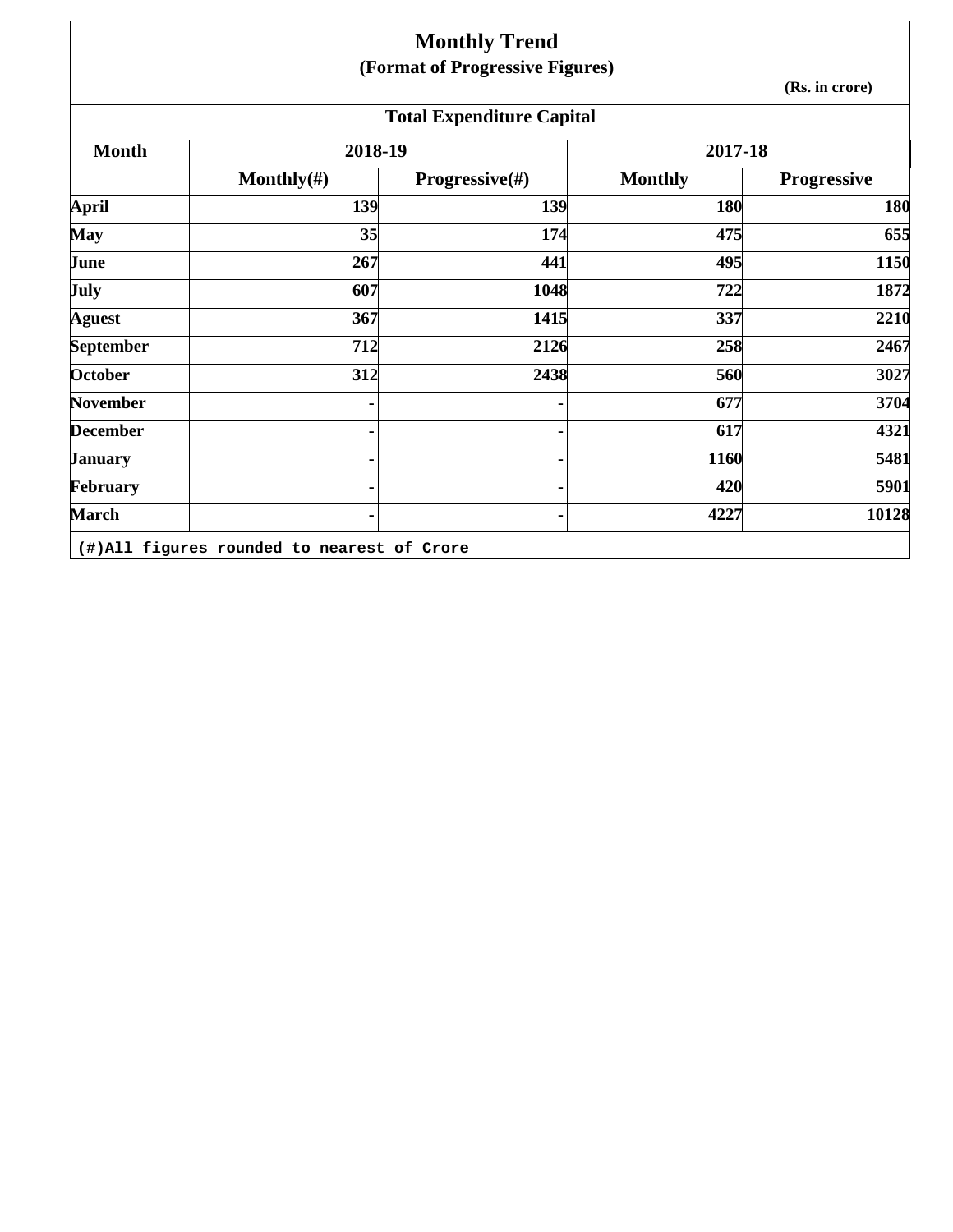|                 |                | <b>Monthly Trend</b><br>(Format of Progressive Figures) |                |                    |
|-----------------|----------------|---------------------------------------------------------|----------------|--------------------|
|                 |                |                                                         |                | (Rs. in crore)     |
|                 |                | <b>Expenditure Interest</b>                             |                |                    |
| <b>Month</b>    | 2018-19        |                                                         | 2017-18        |                    |
|                 | Monthly $(\#)$ | Progressive(#)                                          | <b>Monthly</b> | <b>Progressive</b> |
| <b>April</b>    | 192            | 192                                                     |                | ٠                  |
| May             | 173            | 366                                                     | 1580           | 1580               |
| June            | 240            | 606                                                     | 127            | 1707               |
| July            | 382            | 987                                                     | 504            | 2211               |
| <b>Aguest</b>   | 311            | 1298                                                    | 255            | 2466               |
| September       | 212            | 1510                                                    | 203            | 2669               |
| October         | 489            | 1999                                                    | 405            | 3075               |
| <b>November</b> |                |                                                         | 147            | 3222               |
| <b>December</b> |                |                                                         | 239            | 3460               |
| <b>January</b>  |                |                                                         | 380            | 3840               |
| February        |                |                                                         | 258            | 4097               |
| <b>March</b>    |                |                                                         | 472            | 4570               |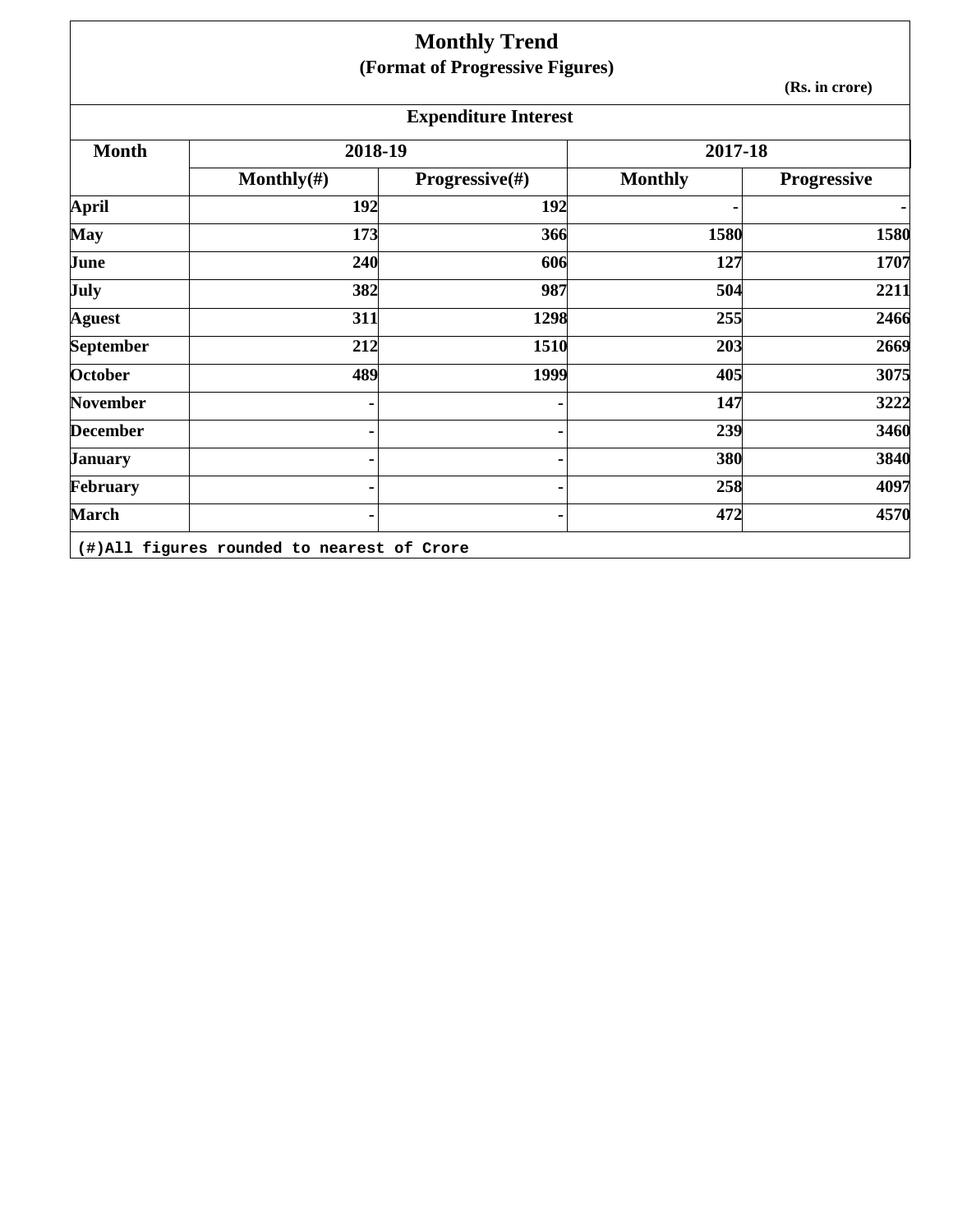|                 |                | <b>Monthly Trend</b><br>(Format of Progressive Figures) |                |                    |
|-----------------|----------------|---------------------------------------------------------|----------------|--------------------|
|                 |                |                                                         |                | (Rs. in crore)     |
|                 |                | <b>Loan and Advances Disbursed</b>                      |                |                    |
| <b>Month</b>    | 2018-19        |                                                         | 2017-18        |                    |
|                 | Monthly $(\#)$ | Progressive(#)                                          | <b>Monthly</b> | <b>Progressive</b> |
| April           |                |                                                         |                |                    |
| <b>May</b>      |                | 01                                                      |                |                    |
| June            |                | 01                                                      |                |                    |
| July            | 15             | 16                                                      |                |                    |
| <b>Aguest</b>   | 03             | 19                                                      |                |                    |
| September       | 09             | 28                                                      |                |                    |
| <b>October</b>  | 03             | 31                                                      |                |                    |
| <b>November</b> |                |                                                         |                |                    |
| <b>December</b> |                |                                                         |                |                    |
| January         |                |                                                         | 03             | 03                 |
| February        |                |                                                         | 01             | 04                 |
| <b>March</b>    |                |                                                         | 21             | 25                 |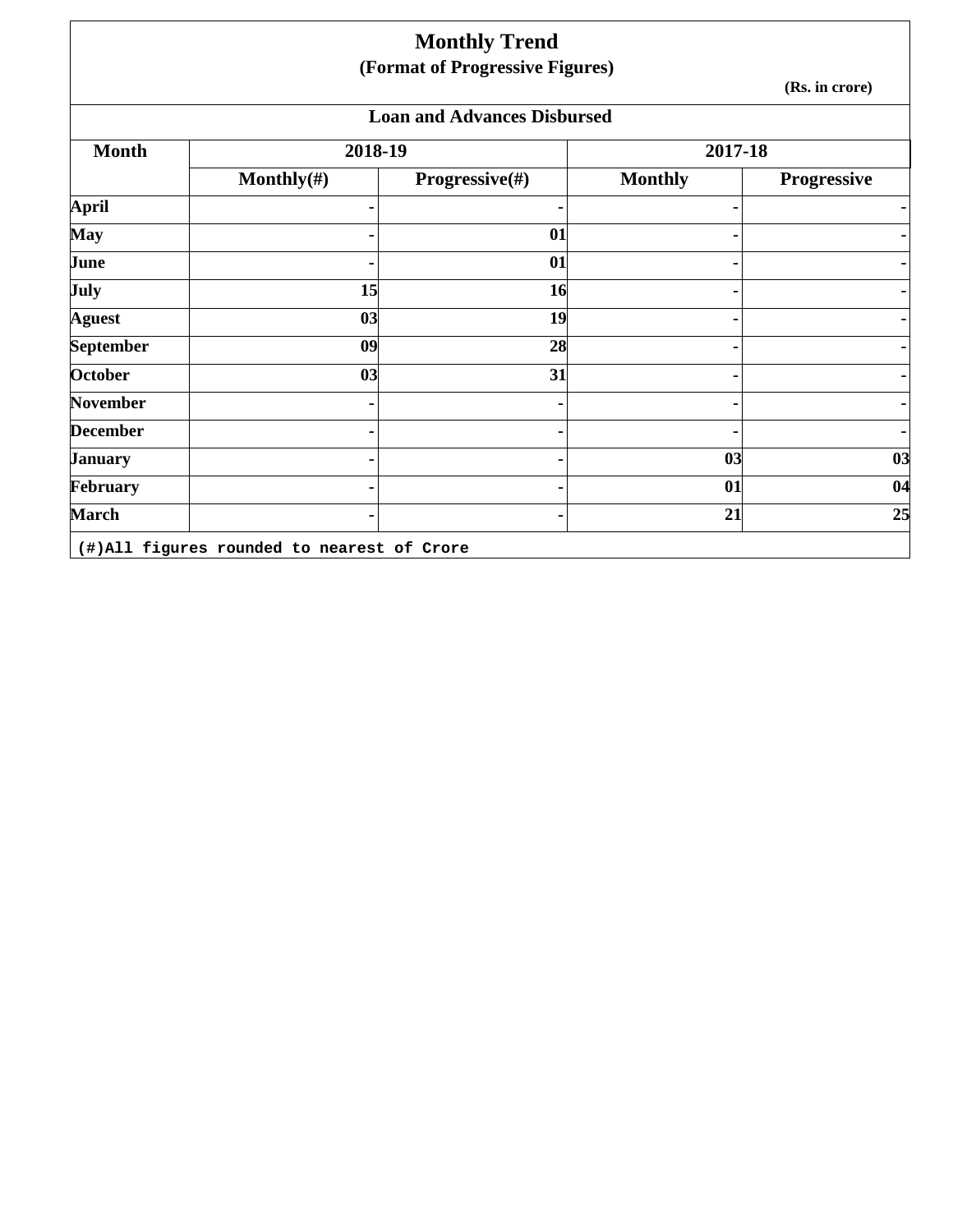|                  |                | <b>Monthly Trend</b>            |                |                |
|------------------|----------------|---------------------------------|----------------|----------------|
|                  |                | (Format of Progressive Figures) |                |                |
|                  |                |                                 |                | (Rs. in crore) |
|                  |                | <b>Revenue Surplus</b>          |                |                |
| <b>Month</b>     | 2018-19        |                                 | 2017-18        |                |
|                  | Monthly $(\#)$ | <b>Progressive</b> $(\#)$       | <b>Monthly</b> | Progressive    |
| April            | 432            | 432                             | $(-)263$       | $(-)263$       |
| <b>May</b>       | 629            | 1061                            | $(-)436$       | $(-)699$       |
| June             | $(-)517$       | 544                             | $(-)191$       | $(-)891$       |
| July             | 951            | 1493                            | 4166           | 3275           |
| <b>Aguest</b>    | $(-)448$       | 1047                            | $(-)2027$      | 1248           |
| <b>September</b> | 1276           | 2321                            | 2266           | 3515           |
| October          | $(-)1108$      | 1214                            | 597            | 4111           |
| November         |                |                                 | $(-)189$       | 3923           |
| <b>December</b>  |                |                                 | 1185           | 5108           |
| <b>January</b>   |                |                                 | $(-)12$        | 5098           |
| February         |                |                                 | 1607           | 6705           |
| <b>March</b>     |                |                                 | 1823           | 8529           |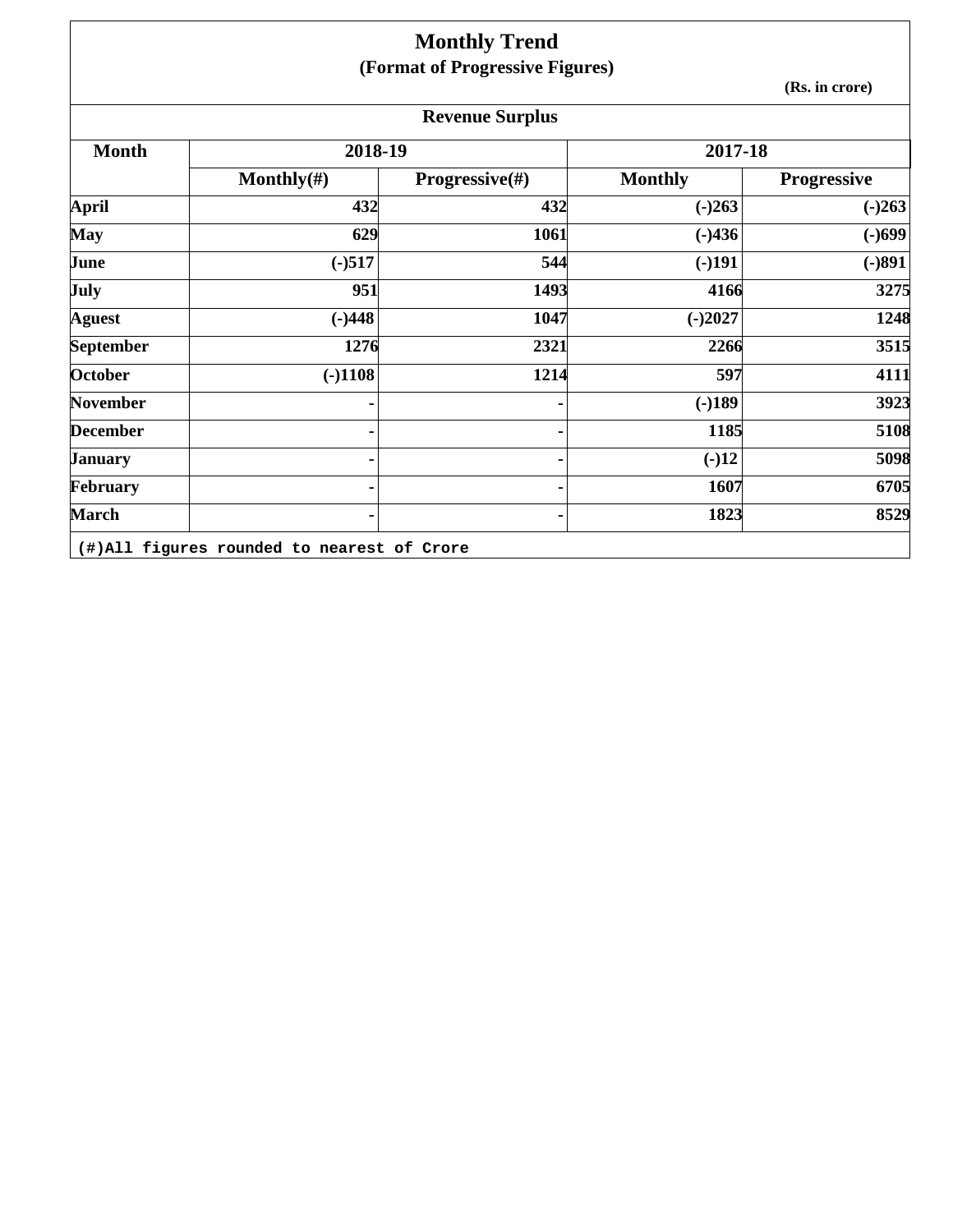|                  |                | <b>Monthly Trend</b>            |                |                    |  |
|------------------|----------------|---------------------------------|----------------|--------------------|--|
|                  |                | (Format of Progressive Figures) |                |                    |  |
|                  | (Rs. in crore) |                                 |                |                    |  |
|                  |                | <b>Fiscal Dificit</b>           |                |                    |  |
| <b>Month</b>     | 2018-19        |                                 | 2017-18        |                    |  |
|                  | Monthly $(\#)$ | <b>Progressive</b> $(\#)$       | <b>Monthly</b> | <b>Progressive</b> |  |
| <b>April</b>     | $(-)293$       | $(-)293$                        | 443            | 443                |  |
| <b>May</b>       | $(-)595$       | $(-)888$                        | 911            | 1354               |  |
| June             | 784            | $(-)104$                        | 686            | 2041               |  |
| <b>July</b>      | $(-)329$       | $(-)431$                        | $(-)3444$      | $(-)1404$          |  |
| <b>Aguest</b>    | 818            | 385                             | 2364           | 961                |  |
| <b>September</b> | $(-)555$       | $(-)169$                        | $(-)2008$      | $(-)1049$          |  |
| October          | 1423           | 1252                            | $(-)37$        | $(-)1085$          |  |
| <b>November</b>  |                |                                 | 866            | $(-)220$           |  |
| <b>December</b>  |                |                                 | $(-)568$       | $(-)788$           |  |
| <b>January</b>   |                |                                 | 1175           | 384                |  |
| February         |                |                                 | $(-)1188$      | $(-)804$           |  |
| <b>March</b>     |                |                                 | 2424           | 1620               |  |